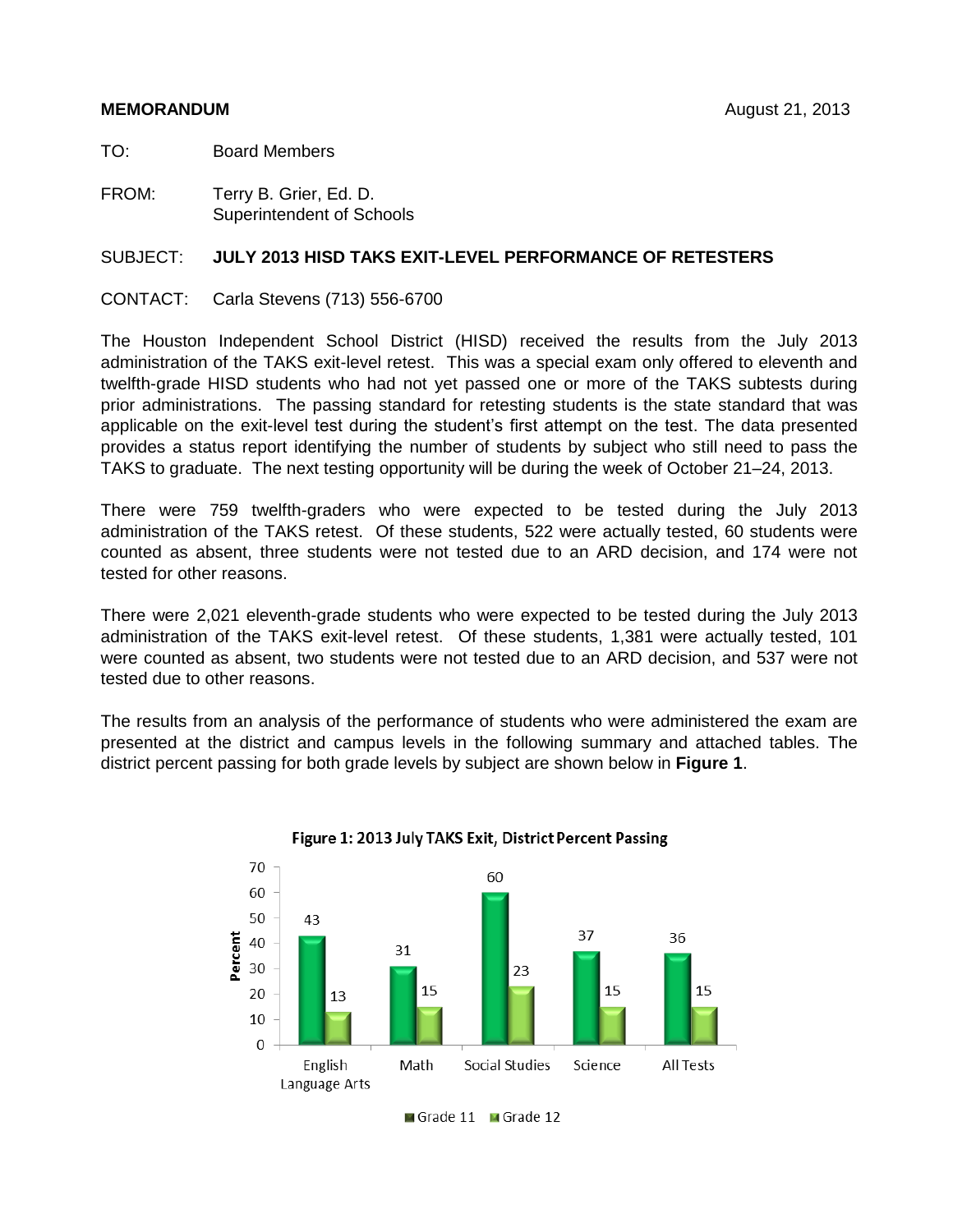- The highest passing rate for all eleventh graders was in social studies at 60 percent, followed  $\bullet$ by English/Language Arts at 43 percent.
- $\bullet$ The lowest passing rate for all eleventh-grade retesters was in math, where 31 percent of the students assessed met the standard.
- The highest passing rate for twelfth graders was in social studies where 23 percent of the  $\bullet$ students assessed met the passing standard.
- The lowest passing rate for twelfth graders was in English/Language Arts, where 13 percent  $\bullet$ of the twelfth-grade students assessed met the passing standard.

**Figures 2 and 3** present the number tested and the number failing for grades 11 and 12 by subject.



Figure 2: 2013 July TAKS Exit, 11th Grade Performance

On the 2013 July TAKS exit-level retest, 1,381 eleventh-grade students took at least one subject test. Of these students, 491 students, or 36%, met the standard on all subject tests they took.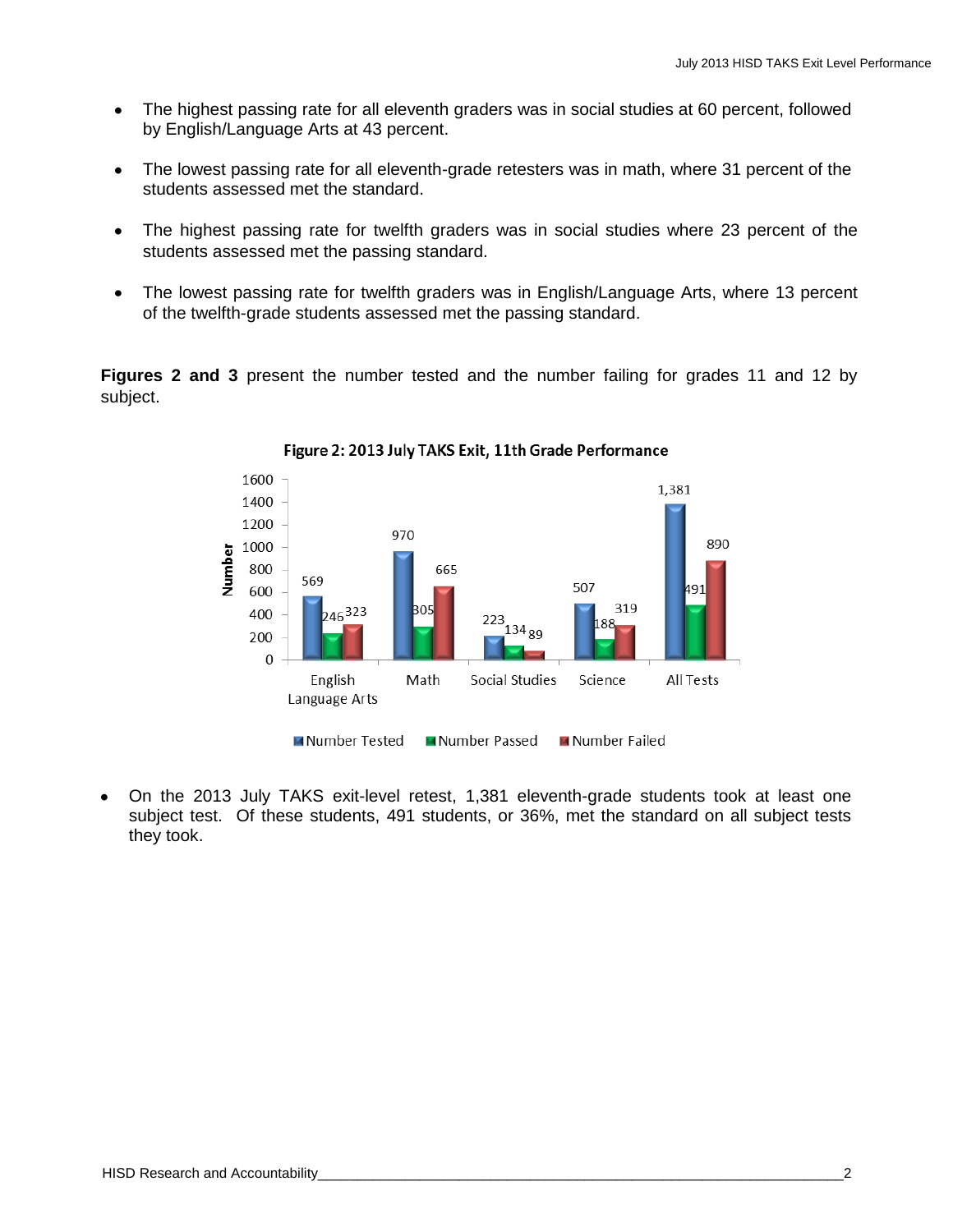

Figure 3: 2013 July TAKS Exit, 12th Grade Performance

On the July 2013 administration of the TAKS exit-level retest, 522 twelfth-grade students took at least one subject test. Of these students, 78, or 15 percent, passed all subject tests they took.

# **Results by Number of Tests Taken**

Districtwide results for eleventh and twelfth-grade students by the number of tests taken for the July 2013 TAKS exit-level retest are presented in **Table 1**.

|       | Table 1: District Results on the July 2013 TAKS Exit-Level Retest by<br>the Number of Tests * |                 |            |     |       |         |  |  |  |  |  |  |  |  |  |
|-------|-----------------------------------------------------------------------------------------------|-----------------|------------|-----|-------|---------|--|--|--|--|--|--|--|--|--|
| Grade | <b>N</b> Tests                                                                                | N               | N          | %   | N Not | $%$ Not |  |  |  |  |  |  |  |  |  |
| Level | Taken                                                                                         | <b>Students</b> | <u>Met</u> | Met | Met   | Met     |  |  |  |  |  |  |  |  |  |
| 11    |                                                                                               | 828             | 410        | 50  | 418   | 50      |  |  |  |  |  |  |  |  |  |
| 11    |                                                                                               | 295             | 44         | 15  | 251   | 85      |  |  |  |  |  |  |  |  |  |
| 11    | 3                                                                                             | 169             | 24         | 14  | 145   | 86      |  |  |  |  |  |  |  |  |  |
| 11    | 4                                                                                             | 86              | 12         | 14  | 74    | 86      |  |  |  |  |  |  |  |  |  |
| 11    | <b>Total</b>                                                                                  | 1378            | 490        | 36  | 888   | 64      |  |  |  |  |  |  |  |  |  |
| 12    |                                                                                               | 264             | 68         | 26  | 196   | 74      |  |  |  |  |  |  |  |  |  |
| 12    | 2                                                                                             | 89              | 2          | 2   | 87    | 98      |  |  |  |  |  |  |  |  |  |
| 12    | 3                                                                                             | 84              |            |     | 83    | 99      |  |  |  |  |  |  |  |  |  |
| 12    | 4                                                                                             | 79              |            | 9   | 72    | 91      |  |  |  |  |  |  |  |  |  |
| 12    | Total                                                                                         | 516             | 78         | 15  | 438   | 85      |  |  |  |  |  |  |  |  |  |
|       | *Only scored tests are included                                                               |                 |            |     |       |         |  |  |  |  |  |  |  |  |  |

The attachment provides HISD student performance for the 2013 July TAKS exit-level retest by subjects, for grades eleven and twelve for the district and for student groups. **Table 2** presents the results for the following demographic groups: all students, racial/ethnic subgroups, economically disadvantaged students, English Language Learners (ELL), and Students with Disabilities (SWD). School-level results for eleventh and twelfth-grade students for the July 2013 TAKS exit-level retest are presented in **Table 3**. The school-level results include the number taking, the percent passing, and the number not meeting the passing standard for each subject.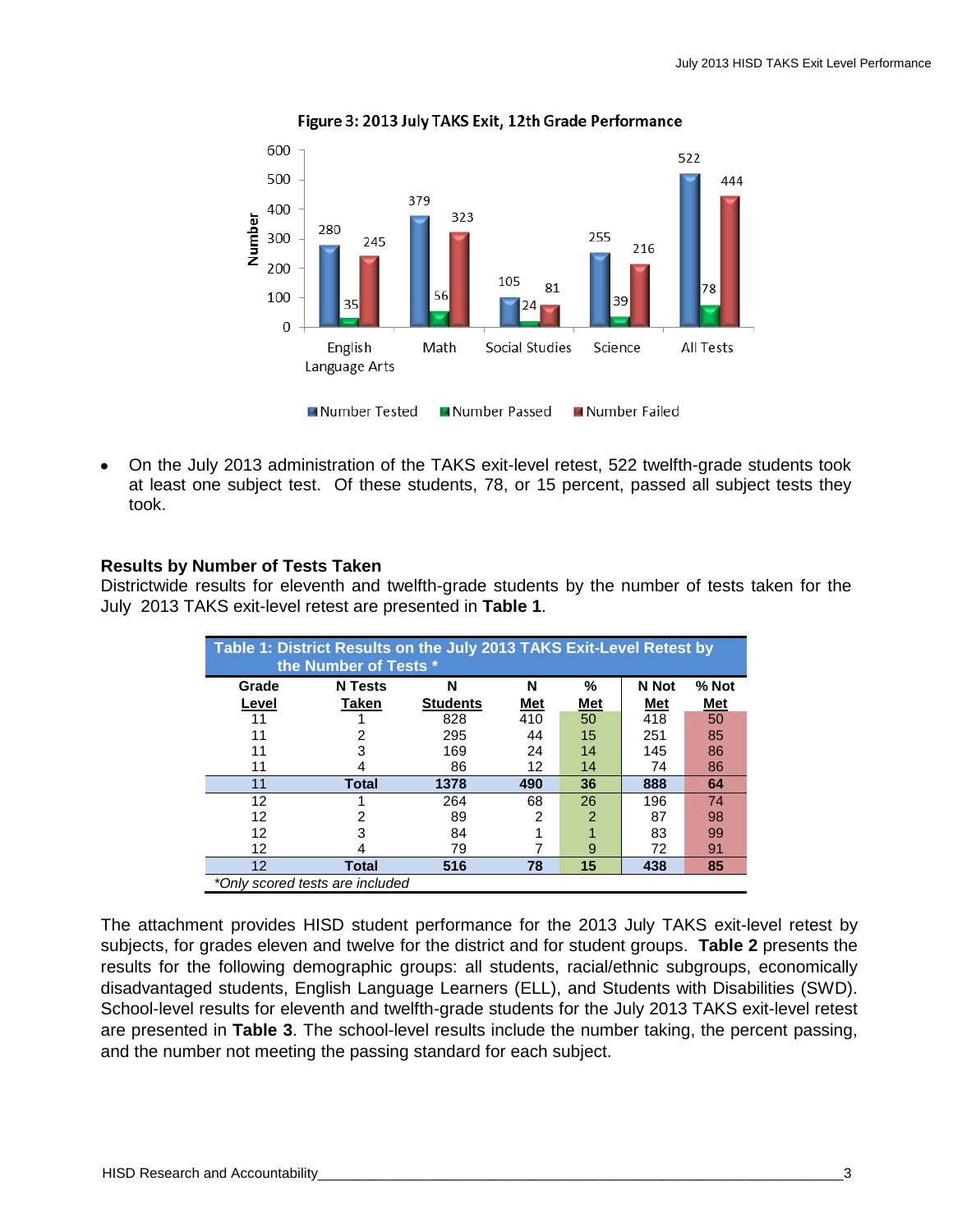|                               |               |                                        | <b>English Language</b><br><b>Arts</b> |                                        |                                        | <b>Mathematics</b>    |                                 |                                        | <b>Social</b><br><b>Studies</b> |                |                  | <b>Science</b> |           | <b>All Tests</b><br><b>Taken</b> |                |                |
|-------------------------------|---------------|----------------------------------------|----------------------------------------|----------------------------------------|----------------------------------------|-----------------------|---------------------------------|----------------------------------------|---------------------------------|----------------|------------------|----------------|-----------|----------------------------------|----------------|----------------|
|                               | Grade         | $\overline{\mathsf{N}}$<br><b>Take</b> | %<br>Pass                              | Ñ<br>Fail                              | $\overline{\mathsf{N}}$<br><b>Take</b> | $\frac{9}{6}$<br>Pass | $\overline{\mathsf{N}}$<br>Fail | $\overline{\mathsf{N}}$<br><b>Take</b> | %<br>Pass                       | N<br>Fail      | N<br><b>Take</b> | %<br>Pass      | N<br>Fail | N<br><b>Take</b>                 | %<br>Pass      | N<br>Fail      |
| Amer. Ind./                   | 11            | 1                                      | $\star$                                | $\star$                                | $\overline{4}$                         | $\star$               | $\star$                         | $\Omega$                               |                                 |                | 1                | $\star$        | $\star$   | 5                                | 80             |                |
| Alaska                        | 12            | 1                                      | $\star$                                | $\star$                                | 1                                      | $\star$               | $\star$                         | 0                                      |                                 |                | 0                |                |           | 2                                | $\star$        | $\star$        |
| Asian                         | 11            | 26                                     | 38                                     | 16                                     | 18                                     | 50                    | 9                               | 8                                      | 38                              | 5              | 15               | 40             | 9         | 35                               | 49             | 18             |
| American                      | 12            | 17                                     | 18                                     | 14                                     | 11                                     | 27                    | 98                              | 4                                      | $\star$                         | $\star$        | 13               | 23             | 10        | 19                               | 16             | 16             |
| African                       | 11            | 183                                    | 48                                     | 95                                     | 353                                    | 27                    | 258                             | 76                                     | 61                              | 30             | 179              | 35             | 116       | 470                              | 32             | 320            |
| American                      | 12            | 42                                     | 17                                     | 35                                     | 97                                     | 22                    | 76                              | 13                                     | 23                              | 10             | 44               | 11             | 39        | 122                              | 17             | 101            |
| Hispanic                      | 11            | 323                                    | 41                                     | 191                                    | 539                                    | 31                    | 372                             | 119                                    | 61                              | 46             | 277              | 35             | 180       | 788                              | 36             | 504            |
|                               | 12            | 210                                    | 10                                     | 189                                    | 262                                    | 11                    | 233                             | 86                                     | 22                              | 67             | 193              | 16             | 162       | 364                              | 13             | 317            |
| Hawaiian/                     | 11            | 2                                      | $\star$                                | $\star$                                | 3                                      | $\star$               | $\star$                         | $\overline{2}$                         | $\star$                         | $\star$        | 1                | $\star$        | $\star$   | 5                                | 20             | 4              |
| Pacific Is.                   | 12            | 0                                      |                                        |                                        | 0                                      |                       |                                 | 0                                      |                                 |                | 0                |                |           | 0                                |                |                |
| White                         | 11            | 27                                     | 48                                     | 14                                     | 43                                     | 47                    | 23                              | 16                                     | 75                              | $\overline{4}$ | 29               | 72             | 8         | 64                               | 52             | 31             |
|                               | 12            | 4                                      | $\star$                                | $\star$                                | 3                                      | $\star$               | $\star$                         | 1                                      | $\star$                         | $\star$        | $\overline{2}$   | $\star$        | ÷         | 5                                | 60             | $\overline{2}$ |
| 2 or More                     | 11            | $\overline{2}$                         | $\star$                                | $\star$                                | 4                                      | $\star$               | $\star$                         | 1                                      | $\star$                         | $\star$        | 1                | $\star$        | $\star$   | 5                                | 80             | $\mathbf{1}$   |
| <b>Ethnicities</b>            | 12            | 2                                      | $\star$                                | $\star$                                | $\overline{2}$                         | $\star$               | $\star$                         | 0                                      |                                 |                | 1                | $\star$        | $\star$   | 4                                | $\star$        | $\star$        |
| Econ.                         | 11            | 468                                    | $\overline{4}$                         | 276                                    | 765                                    | 28                    | 551                             | 180                                    | 55                              | 81             | 464              | 34             | 306       | 1092                             | 36             | 699            |
| Disadv.                       | 12            | 249                                    | 10                                     | 224                                    | 330                                    | 14                    | 284                             | 97                                     | 19                              | 79             | 229              | 13             | 199       | 452                              | 14             | 389            |
| <b>ELL</b>                    | 11            | 226                                    | 23                                     | 174                                    | 203                                    | 20                    | 162                             | 63                                     | 24                              | 48             | 145              | 16             | 122       | 309                              | 16             | 260            |
|                               | 12            | 234                                    | $\overline{7}$                         | 218                                    | 213                                    | 6                     | 200                             | 88                                     | 10                              | 79             | 187              | 9              | 170       | 306                              | $\overline{7}$ | 285            |
| SWD                           | 11            | 102                                    | 29                                     | 72                                     | 153                                    | 14                    | 132                             | 34                                     | 44                              | 19             | 96               | 24             | 73        | 217                              | 18             | 178            |
|                               | 12            | 6                                      | 17                                     | 5                                      | 8                                      | 13                    | $\overline{7}$                  | 1                                      | $\star$                         | $\star$        | 5                | $\overline{0}$ | 55        | 11                               | 9              | 10             |
| All                           | 11            | 569                                    | 43                                     | 323                                    | 970                                    | 31                    | 665                             | 223                                    | 60                              | 89             | 507              | 37             | 319       | 1381                             | 36             | 890            |
| <b>Students</b>               | 12            | 280                                    | 13                                     | 245                                    | 379                                    | 15                    | 323                             | 105                                    | 23                              | 81             | 255              | 15             | 216       | 522                              | 15             | 444            |
| $*$ $\mathsf{A}$ $\mathsf{L}$ | ودام مرام ممي |                                        |                                        | dena fouvou thom five otypicate tootad |                                        |                       |                                 |                                        |                                 |                |                  |                |           |                                  |                |                |

#### **Table 2: Districtwide Results July 2013 Exit-Level Retest by Ethnicity and Student Group**

*\*Numbers masked when fewer than five students tested.*

## **Administrative Response**

The High School Office will continue to analyze these results to better identify areas of strength that can be built upon and areas of weakness that need to be addressed. The High School Office will also:

- Assist individual schools in reviewing their results to improve understanding of the targeted instruction needed for each student still needing to pass one or more TAKS assessments,
- Ensure each school maintains a list to track each student still needing to pass TAKS showing specific academic needs, planned interventions, and documenting the effectiveness of each intervention,
- Focus on schools with new leadership, in particular those who are less familiar with Texas standards, and
- Work with the Assistant Superintendent for College Readiness to explore online tools for better preparing students for passing the TAKS assessment.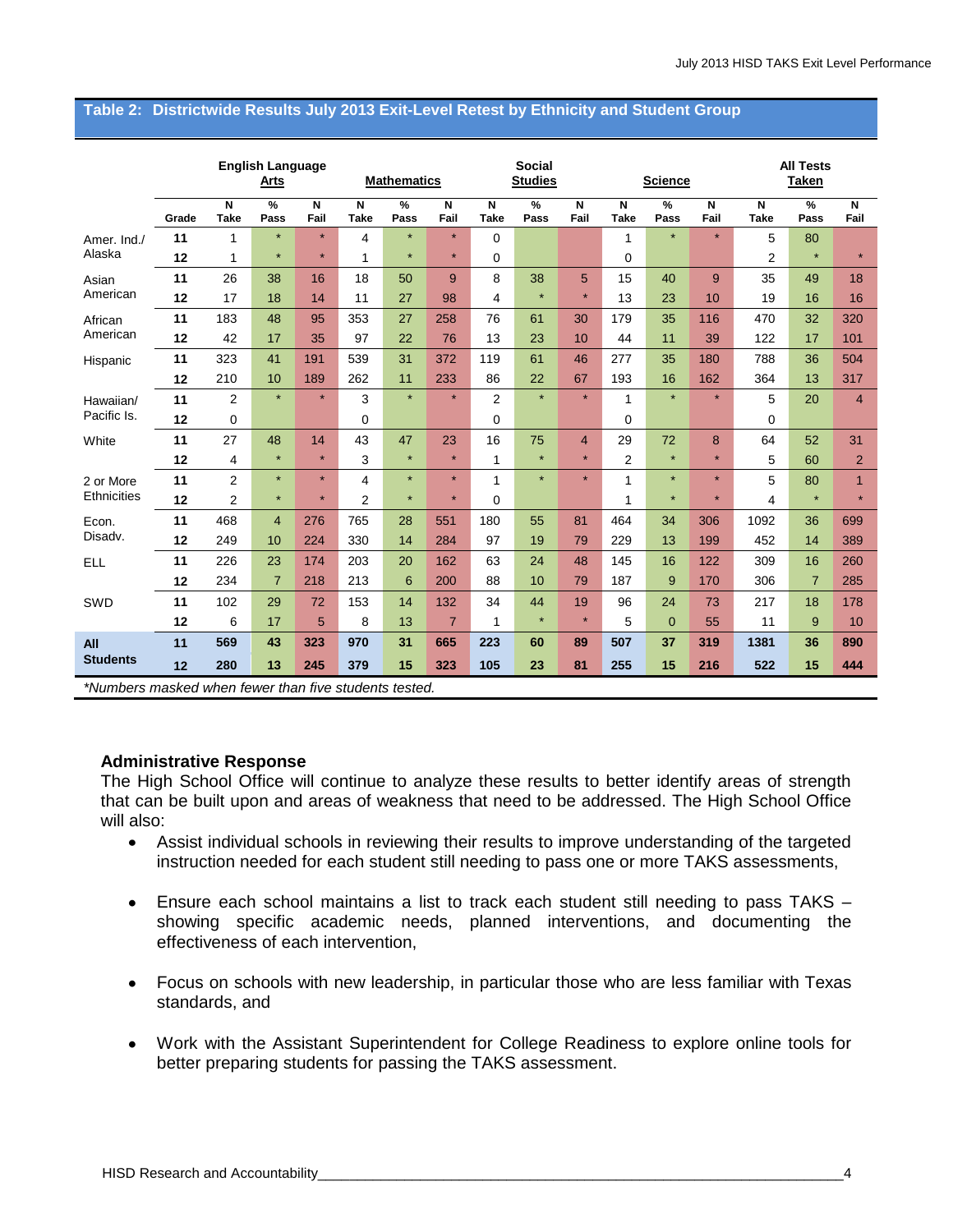The Curriculum Department is also working to improve the achievement of students who retested on TAKS by providing the following:

- Curriculum lesson-planning guides containing specific interventions for all tested content areas,
- Links to released TAKS assessment items,
- Links to writing prompts (identified by SE and TAKS objective),
- TAKS review materials in Social Studies,
- Social studies academic vocabulary review cards in both English and Spanish,
- Strategies for differentiating instruction in math using a graphing calculator and manipulatives,
- Ongoing meetings opportunities with campus department chairs to study TAKS data in an effort to develop targeted interventions,
- District curriculum with a strong focus on standards, and
- Numerous formative assessments to gauge student mastery

Finally, the Assistant Superintendent of Dropout Prevention will oversee the process of developing a tutorial program with Grad Lab Coaches to ensure the needs of these students are being successfully addressed.

Thing B. Quinch TBG

**Attachments** 

cc: Superintendent's Direct Reports Chief School Officers School Support Officers High School Principals Sowmya Kumar Altagracia Guerrero Nancy Gregory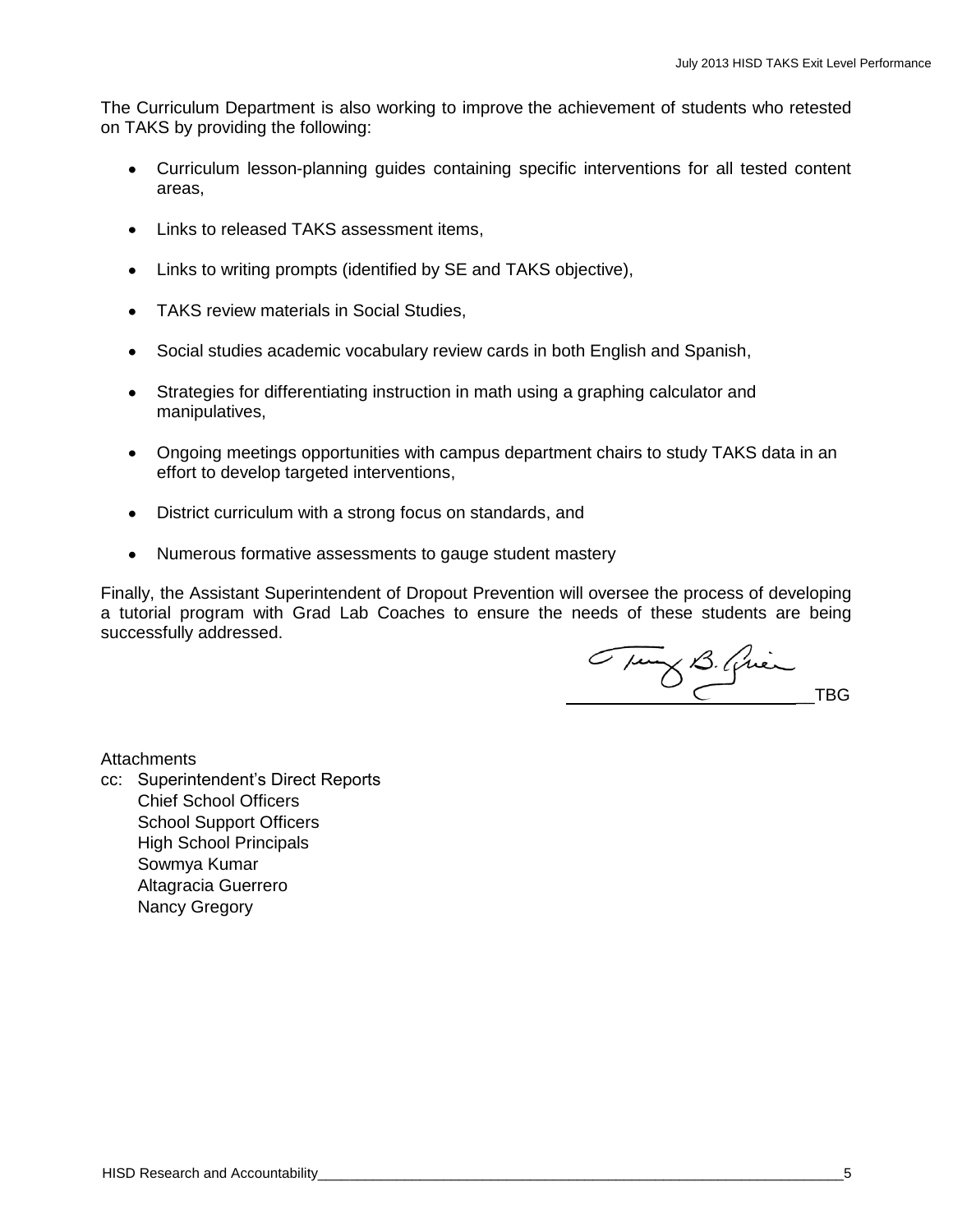|                       | Table 3: 2013 July TAKS Exit-Level Retest Exam Results by Campus |                         |                              |                     |                              |                    |                               |                     |                       |                           |                            |                 |                     |                               |                        |                  |
|-----------------------|------------------------------------------------------------------|-------------------------|------------------------------|---------------------|------------------------------|--------------------|-------------------------------|---------------------|-----------------------|---------------------------|----------------------------|-----------------|---------------------|-------------------------------|------------------------|------------------|
|                       |                                                                  |                         | <b>English Language Arts</b> |                     |                              | <b>Mathematics</b> |                               |                     | <b>Social Studies</b> |                           |                            | <b>Science</b>  |                     |                               | <b>All Tests Taken</b> |                  |
| Campus                | Grd                                                              | N<br><b>Taking</b>      | $\%$<br>Passing              | N<br><b>Failing</b> | $\mathsf N$<br><b>Taking</b> | $\%$<br>Passing    | $\mathbf N$<br><b>Failing</b> | N<br><b>Taking</b>  | $\%$<br>Passing       | N<br><b>Failing</b>       | ${\sf N}$<br><b>Taking</b> | $\%$<br>Passing | N<br><b>Failing</b> | $\mathsf{N}$<br><b>Taking</b> | $\%$<br>Passing        | N<br>Failing     |
| Adv. Virtual Academy  | 11                                                               | 13                      | 54                           | 6                   | 18                           | 33                 | 12                            | $\overline{7}$      | 57                    | 3                         | 12                         | 25              | 9                   | 29                            | 38                     | 18               |
|                       | 12                                                               | $5\,$                   | 60                           | $\overline{2}$      | 20                           | 10                 | 18                            | $\overline{1}$      |                       | $\star$                   | 10                         | 10              | 9                   | 25                            | 16                     | 21               |
| Austin                | $11$                                                             | $19$                    | 26                           | 14                  | $27\,$                       | 26                 | 20                            | $\mathbf{3}$        | $\star$               | $\star$                   | 18                         | 11              | $16\,$              | 44                            | 27                     | 36               |
|                       | 12                                                               | $\overline{7}$          | 14                           | 6                   | 4                            | $\star$            | $\star$                       | $\overline{1}$      | $\star$               | $\star$                   | $\,6\,$                    | 17              | $\overline{5}$      | 12                            | 17                     | 10 <sub>1</sub>  |
| Bellaire              | 11                                                               | 27                      | 59                           | 11                  | 47                           | 40                 | 28                            | 12                  | 83                    | 2 <sup>1</sup>            | 20                         | 60              | $\bf 8$             | 67                            | 42                     | 39               |
|                       | 12                                                               | $\mathbf{3}$            | $\star$                      | $\star$             | 8                            | 25                 | $\,$ 6 $\,$                   | $\mathbf{1}$        | $\star$               | $\star$                   | $\mathbf{1}$               | $\star$         | $\star$             | 12                            | 17                     | $10$             |
| Carnegie Vanguard     | 11                                                               | $\mathbf 0$             |                              |                     | $\mathbf 0$                  |                    |                               | $\mathbf{1}$        | $\star$               | $\star$                   | $\mathbf{1}$               | $\star$         | $\star$             | $\overline{2}$                |                        |                  |
|                       | 12                                                               | $\mathbf 0$             |                              |                     | $\mathbf 0$                  |                    |                               | $\mathbf 0$         |                       |                           | 0                          |                 |                     | $\mathbf 0$                   |                        |                  |
| Chavez                | 11                                                               | 57                      | $42\,$                       | 33                  | 74                           | 34                 | 49                            | 28                  | 64                    | $10$                      | 48                         | 50              | 24                  | 122                           | 39                     | 75               |
|                       | 12                                                               | $\overline{\mathbf{4}}$ | $\star$                      | $\star$             | $\overline{7}$               | 29                 | $\sqrt{5}$                    | $\overline{2}$      |                       | $\star$                   | 9                          | 44              | $\overline{5}$      | 18                            | 44                     | $10$             |
| Davis                 | 11                                                               | $20\,$                  | 30                           | 14                  | 51                           | 14                 | 44                            | 12                  | 75                    | 3                         | $30\,$                     | $20\,$          | 24                  | 68                            | 19                     | 55               |
|                       | 12                                                               | 8                       | $\pmb{0}$                    | 8                   | 16                           | 19                 | 13                            | $\mathbf 0$         |                       |                           | 5                          | $\mathbf 0$     | $5\phantom{.0}$     | 20                            | 5 <sup>5</sup>         | 19               |
| DeBakey               | 11                                                               | $\overline{2}$          | $\star$                      | $\star$             | 3                            | $\star$            | $\star$                       | $\overline{2}$      | $\star$               | $\star$                   | $\mathbf{1}$               | $\star$         | $\star$             | 6                             | 100                    | $\overline{0}$   |
|                       | 12                                                               | $\pmb{0}$               |                              |                     | $\mathbf 0$                  |                    |                               | $\pmb{0}$           |                       |                           | $\pmb{0}$                  |                 |                     | 0                             |                        |                  |
| Eastwood Academy      | 11                                                               | $\pmb{0}$               |                              |                     | $\mathbf{1}$                 |                    | $\star$                       | $\mathsf{O}\xspace$ |                       |                           | 0                          |                 |                     | $\overline{1}$                |                        |                  |
|                       | 12                                                               | $\mathsf 0$             |                              |                     | $\mathbf 0$                  |                    |                               | $\mathbf 0$         |                       |                           | $\pmb{0}$                  |                 |                     | 0                             |                        |                  |
| Furr                  | 11                                                               | 6                       | 17                           | $\sqrt{5}$          | 11                           | 27                 | 8                             | $\mathsf 0$         |                       |                           | 4                          | $\star$         | $\star$             | 14                            | 21                     | 11               |
|                       | 12                                                               | 6                       | $\mathbf{0}$                 | 6                   | $\overline{7}$               | 43                 | $\overline{4}$                | $\mathbf{1}$        |                       | $\star$                   | 4                          | $\star$         | $\star$             | 14                            | 36                     | $\boldsymbol{9}$ |
| <b>HSLECJ</b>         | 11                                                               | $\pmb{0}$               |                              |                     | $\mathsf 0$                  |                    |                               | $\mathsf 0$         |                       |                           | $\pmb{0}$                  |                 |                     | $\mathbf 0$                   |                        |                  |
|                       | 12                                                               | $\pmb{0}$               |                              |                     | $\overline{2}$               | $\star$            | $\star$                       | $\mathbf{1}$        | $\star$               | $\star$                   | 1                          | $\star$         | $\star$             | 3                             |                        | $\star$          |
| Hope Academy          | 11                                                               | $\overline{2}$          | $\star$<br>$\star$           | $\star$             | 11                           | 36                 | $\overline{7}$<br>$\star$     | $\mathsf{O}\xspace$ |                       |                           | $\sqrt{3}$                 | $\star$         | $\star$             | 12                            | 42                     | $\overline{7}$   |
|                       | 12                                                               | $\mathbf{1}$            |                              | $\star$<br>$\star$  | 4                            |                    | $\star$                       | $\mathbf 0$         |                       | $\star$                   | 0                          | $\star$         | $\star$             | 4                             |                        |                  |
| Houston International | 11                                                               | $\mathbf{1}$            | $\star$                      |                     | $\overline{2}$               |                    |                               | $\overline{2}$      |                       |                           | $\overline{2}$             |                 |                     | 4                             |                        |                  |
|                       | 12                                                               | $\mathsf 0$             |                              |                     | $\mathbf 0$                  |                    |                               | $\mathsf 0$         |                       |                           | $\pmb{0}$                  |                 |                     | $\mathbf 0$                   |                        |                  |
| <b>Houston MST</b>    | 11                                                               | 38                      | 34                           | 25                  | 54                           | 22                 | 42                            | 18                  | 56<br>$\star$         | $\bf8$<br>$\star$         | 35                         | 34<br>$\star$   | 23<br>$\star$       | 84                            | 27                     | 61               |
|                       | 12                                                               | $\boldsymbol{9}$        | 33                           | $\boldsymbol{6}$    | 22                           | 14                 | 19                            | $\mathbf 0$         |                       |                           | $\overline{4}$             |                 |                     | 29                            | 14                     | 25               |
| Jones                 | 11                                                               | 13                      | 23<br>$\star$                | 10<br>$\star$       | 16                           | 44                 | 9                             | 8<br>$\overline{1}$ | 13                    | $\overline{7}$<br>$\star$ | 11                         | 9               | 10                  | 23                            | 26                     | 17               |
|                       | 12                                                               | $\mathbf{1}$            |                              |                     | 3                            |                    |                               |                     |                       |                           | 1                          |                 |                     | 3                             |                        |                  |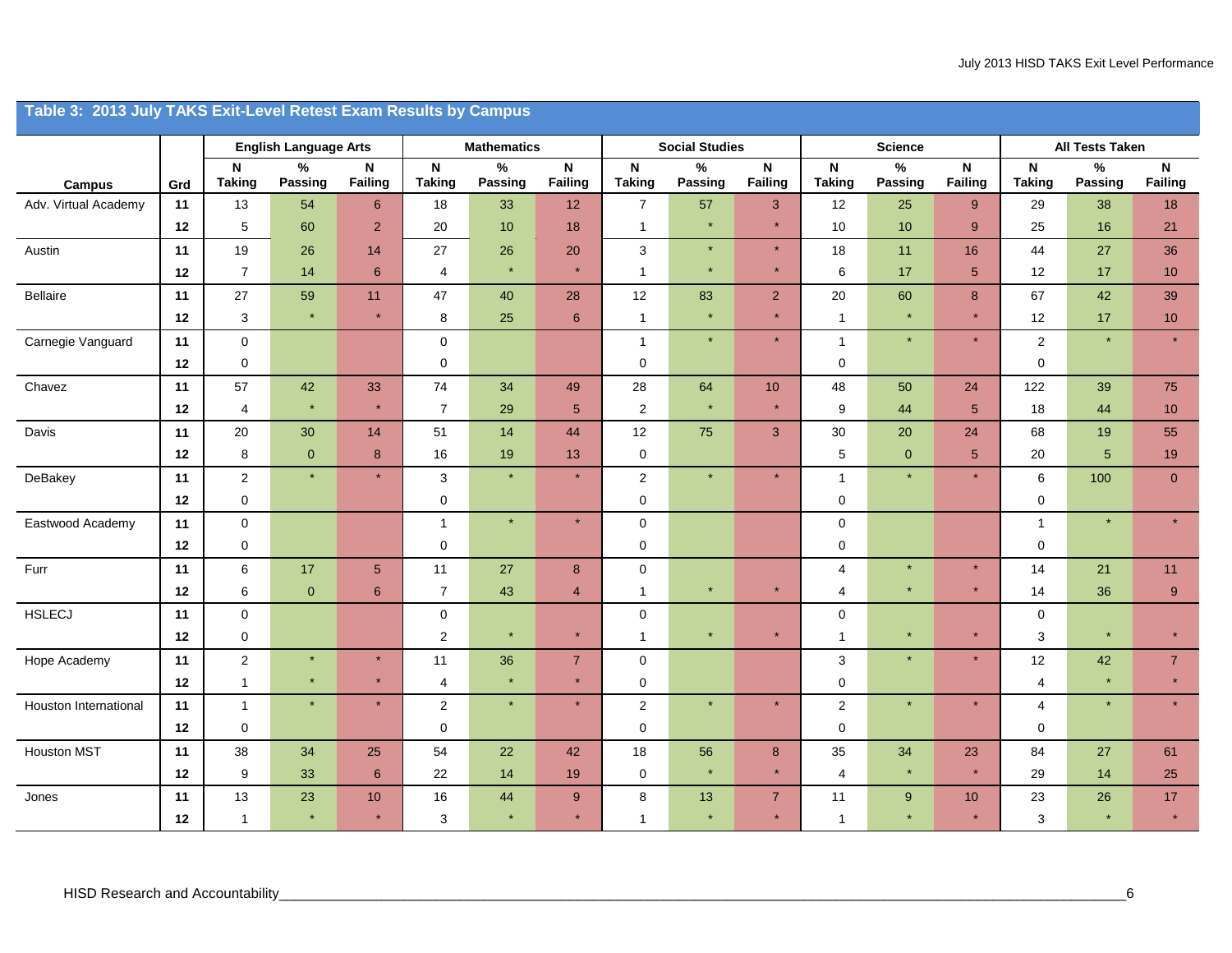|                    | Table 3: 2013 July TAKS Exit-Level Retest Exam Results by Campus |                       |                              |                                |                              |                    |                         |                               |                       |                        |                                            |                 |                        |                              |                 |                               |  |
|--------------------|------------------------------------------------------------------|-----------------------|------------------------------|--------------------------------|------------------------------|--------------------|-------------------------|-------------------------------|-----------------------|------------------------|--------------------------------------------|-----------------|------------------------|------------------------------|-----------------|-------------------------------|--|
|                    |                                                                  |                       | <b>English Language Arts</b> |                                |                              | <b>Mathematics</b> |                         |                               | <b>Social Studies</b> |                        |                                            | <b>Science</b>  |                        | <b>All Tests Taken</b>       |                 |                               |  |
| Campus             | Grd                                                              | $\mathsf N$<br>Taking | $\%$<br>Passing              | $\mathsf{N}\xspace$<br>Failing | $\mathbf N$<br><b>Taking</b> | $\%$<br>Passing    | $\mathsf{N}$<br>Failing | $\mathsf{N}$<br><b>Taking</b> | %<br>Passing          | $\mathsf N$<br>Failing | $\boldsymbol{\mathsf{N}}$<br><b>Taking</b> | $\%$<br>Passing | $\mathsf N$<br>Failing | $\mathsf N$<br><b>Taking</b> | $\%$<br>Passing | $\mathsf N$<br><b>Failing</b> |  |
| Jordan, Barbara    | 11                                                               | 11                    | 45                           | $\boldsymbol{6}$               | 15                           | 27                 | 11                      | $\mathbf{3}$                  |                       | $\star$                | 14                                         | 57              | $\boldsymbol{6}$       | 29                           | 48              | 15                            |  |
|                    | 12                                                               | $\mathbf 0$           |                              |                                | 4                            | $\star$            | $\star$                 | $\mathbf 0$                   |                       |                        | 0                                          |                 |                        | $\overline{4}$               | $\star$         | $\star$                       |  |
| Kashmere           | 11                                                               | 13                    | $38\,$                       | $\bf 8$                        | 26                           | 12                 | 23                      | $\mathbf{3}$                  | $\star$               | $\star$                | 14                                         | 21              | 11                     | 30                           | 10              | 27                            |  |
|                    | 12                                                               | 2                     | $\star$                      | $\star$                        | 2                            | $\star$            | $\star$                 | $\mathbf 0$                   |                       |                        | $\mathbf{1}$                               | $\star$         | $\star$                | $\overline{4}$               | $\star$         | $\star$                       |  |
| Lamar              | $11$                                                             | 23                    | ${\bf 74}$                   | $\boldsymbol{6}$               | 33                           | 61                 | 13                      | 9                             | 100                   | $\overline{0}$         | 11                                         | 91              | $\mathbf{1}$           | 62                           | 69              | 19                            |  |
|                    | 12                                                               | $\overline{2}$        | $\ast$                       | $\star$                        | 3                            | $\star$            | $\star$                 | $\mathbf 0$                   |                       |                        | $\overline{2}$                             | $\star$         | $\star$                | 5                            | 20              | $\overline{4}$                |  |
| Lee                | 11                                                               | 43                    | 26                           | 32                             | 55                           | 15                 | 47                      | 10                            | $20\,$                | 8                      | 33                                         | $30\,$          | 23                     | 78                           | 19              | 63                            |  |
|                    | 12                                                               | 15                    | 20                           | 12                             | 8                            | 38                 | $5\phantom{.0}$         | $\mathbf{1}$                  | $\star$               | $\star$                | 6                                          | $\mathbf 0$     | 6                      | 19                           | 26              | 14                            |  |
| Liberty            | 11                                                               | $\mathbf 0$           |                              |                                | 0                            |                    |                         | $\mathbf 0$                   |                       |                        | 0                                          |                 |                        | $\mathbf 0$                  |                 |                               |  |
|                    | 12                                                               | 166                   | $\overline{4}$               | 159                            | 174                          | $5\phantom{.0}$    | 165                     | 85                            | 12                    | 75                     | 160                                        | $\,$ 6 $\,$     | 150                    | 213                          | $\overline{4}$  | 205                           |  |
| Madison            | 11                                                               | 28                    | 57                           | 12                             | 37                           | 49                 | 19                      | $\mathbf{3}$                  | $\star$               | $\star$                | 14                                         | 57              | $6\phantom{.}$         | 55                           | 49              | 28                            |  |
|                    | 12                                                               | $\overline{7}$        | 29                           | $\sqrt{5}$                     | 12                           | 42                 | $\overline{7}$          | $\mathbf 0$                   |                       |                        | 3                                          | $\star$         | $\star$                | 19                           | 37              | 12                            |  |
| Milby              | 11                                                               | 33                    | 45                           | 18                             | 66                           | 32                 | 45                      | $\bf 8$                       | 75                    | $\overline{2}$         | 29                                         | 21              | 23                     | 95                           | 32              | 65                            |  |
|                    | 12                                                               | 2                     | $\star$                      | $\star$                        | $\mathbf{1}$                 | $\star$            | $\star$                 | $\overline{2}$                | $\star$               | $\star$                | 4                                          | $\star$         | $\star$                | 8                            | 50              | $\overline{4}$                |  |
| Mt. Carmel Academy | 11                                                               | $\pmb{0}$             |                              |                                | 6                            | 33                 | $\overline{4}$          | $\mathbf 0$                   |                       |                        | $\mathbf{1}$                               | $\star$         | $\star$                | 6                            | 33              | $\overline{4}$                |  |
|                    | 12                                                               | $\mathsf 0$           |                              |                                | 0                            |                    |                         | $\mathbf 0$                   |                       |                        | $\pmb{0}$                                  |                 |                        | $\mathbf 0$                  |                 |                               |  |
| N. Houston Early   | 11                                                               | $\pmb{0}$             |                              |                                | $\mathbf{1}$                 | $\star$            | $\star$                 | $\mathbf{1}$                  | $\star$               | $\star$                | $\pmb{0}$                                  |                 |                        | $\overline{2}$               | $\star$         | $\star$                       |  |
|                    | 12                                                               | $\mathsf 0$           |                              |                                | $\mathbf 0$                  |                    |                         | $\mathbf 0$                   |                       |                        | $\pmb{0}$                                  |                 |                        | $\mathsf 0$                  |                 |                               |  |
| <b>REACH</b>       | 11                                                               | $11$                  | $18$                         | $\boldsymbol{9}$               | $32\,$                       | $9\,$              | 29                      | $\sqrt{5}$                    | $20\,$                | $\overline{4}$         | 23                                         | $17\,$          | $19$                   | 40                           | 13              | 35                            |  |
|                    | 12                                                               | $\mathbf{1}$          | $\star$                      | $\star$                        | $\overline{7}$               | 14                 | $\,$ 6 $\,$             | $\mathbf 0$                   |                       |                        | $\ensuremath{\mathsf{3}}$                  | $\star$         | $\star$                | 8                            | 13              | $\overline{7}$                |  |
| Reagan             | 11                                                               | 3                     | $\star$                      | $\star$                        | 15                           | 67                 | 5 <sup>5</sup>          | 3                             | $\star$               | $\star$                | $\overline{4}$                             | $\star$         | $\star$                | 20                           | 70              | $6^{\circ}$                   |  |
|                    | 12                                                               | $\overline{7}$        | 86                           | $\mathbf{1}$                   | 8                            | 63                 | $\mathbf{3}$            | 6                             | 100                   | $\mathbf{0}$           | 6                                          | 83              | $\mathbf{1}$           | 9                            | 44              | $5\phantom{.0}$               |  |
| Scarborough        | 11                                                               | 11                    | 73                           | $\sqrt{3}$                     | 16                           | 38                 | 10 <sup>°</sup>         | 8                             | 63                    | 3 <sup>1</sup>         | 10                                         | 60              | $\overline{4}$         | 22                           | 36              | 14                            |  |
|                    | 12                                                               | $\boldsymbol{2}$      | $\star$                      | $\star$                        | $\sqrt{2}$                   | $\star$            | $\star$                 | $\mathbf 0$                   |                       |                        | 0                                          |                 |                        | 3                            | $\star$         | $\star$                       |  |
| Sharpstown         | 11<br>12                                                         | 33<br>9               | 42<br>11                     | 19<br>8                        | 43<br>6                      | 40<br>33           | 26<br>$\overline{4}$    | 17<br>$\overline{1}$          | 24                    | 13<br>$\star$          | 18<br>$\overline{4}$                       | $17$<br>$\star$ | $15\,$                 | 55<br>13                     | 33<br>31        | 37<br>$9\,$                   |  |